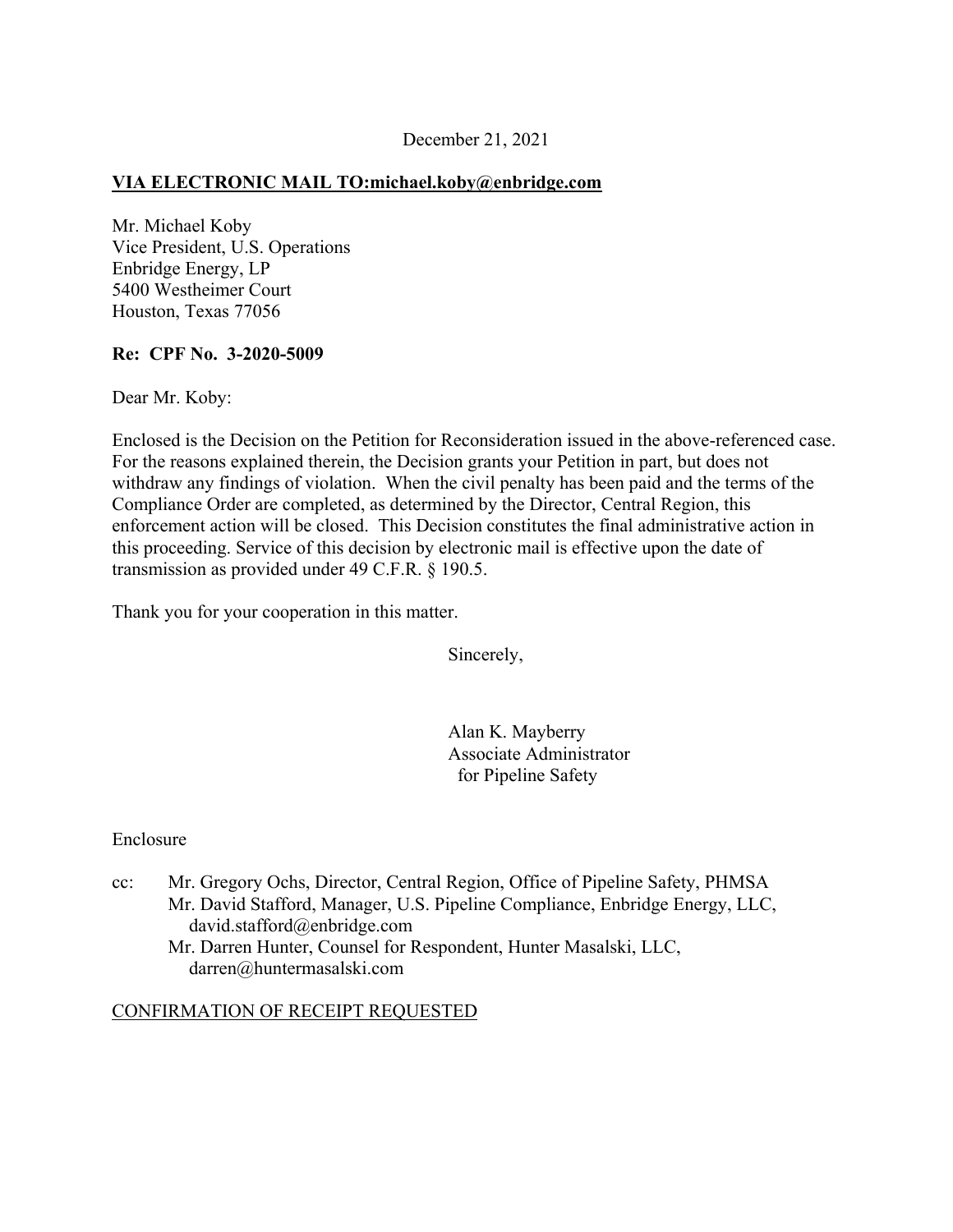# **U.S. DEPARTMENT OF TRANSPORTATION PIPELINE AND HAZARDOUS MATERIALS SAFETY ADMINISTRATION OFFICE OF PIPELINE SAFETY WASHINGTON, D.C. 20590**

**)** 

**)** 

**)** 

**In the Matter of ) Enbridge Energy, LP, ) CPF No. 3-2020-5009** 

**\_\_\_\_\_\_\_\_\_\_\_\_\_\_\_\_\_\_\_\_\_\_\_\_\_\_\_\_\_\_\_\_\_\_\_\_** 

**\_\_\_\_\_\_\_\_\_\_\_\_\_\_\_\_\_\_\_\_\_\_\_\_\_\_\_\_\_\_\_\_\_\_\_\_)** 

**Respondent. )** 

### **DECISION ON PETITION FOR RECONSIDERATION**

From January 16, 2018 through July 20, 2018, pursuant to 49 U.S.C. § 60117, representatives of the Pipeline and Hazardous Materials Safety Administration (PHMSA), Office of Pipeline Safety (OPS), conducted an on-site pipeline safety inspection of the facilities and records of Enbridge Energy, LP (Enbridge or Respondent) for its Lakehead and Flanagan systems. As a result of the inspection, the Director, Central Region, OPS (Director), issued to Respondent by letter dated November 19, 2020, a Notice of Probable Violation, Proposed Civil Penalty, and Proposed Compliance Order (Notice). In accordance with 49 C.F.R. § 190.207, the Notice proposed finding that Enbridge had committed ten violations of 49 C.F.R. Part 195, proposed assessing a civil penalty of \$122,100 for the alleged violations, and proposed ordering Respondent to take certain measures to correct the alleged violations.

Enbridge responded to the Notice by letter dated January 19, 2021, contesting several of the allegations, offering additional information in response to the Notice, requesting the civil penalty be reduced, and requesting the compliance order be amended (Response). Respondent did not request a hearing and therefore waived its right to one. Subsequently, on March 19, 2021, the Director, Central Region, filed a Region Recommendation responding to Respondent's Response and recommending one alleged violation be withdrawn, the civil penalty be reduced, and the compliance order items be amended (Region Recommendation).

On August 9, 2021, pursuant to 49 U.S.C. §§ 60118 and 60122 and 49 C.F.R. § 190.213, the Associate Administrator for Pipeline Safety issued a final order finding that Respondent had committed nine violations of 49 C.F.R. Part 195 (Final Order). Pursuant to the authority of 49 U.S.C. § 60122 and 49 C.F.R. § 190.223, the Final Order assessed a civil penalty of \$98,900 and ordered Respondent to take certain actions to comply with the pipeline safety regulations.

On August 30, 2021, Respondent filed a Petition for Reconsideration pursuant to 49 C.F.R. § 190.243 (Petition). In its Petition, Respondent did not seek reconsideration of any findings or assessed civil penalties. Rather, Respondent requests a statement in the Final Order regarding the violation in Item 1 be withdrawn.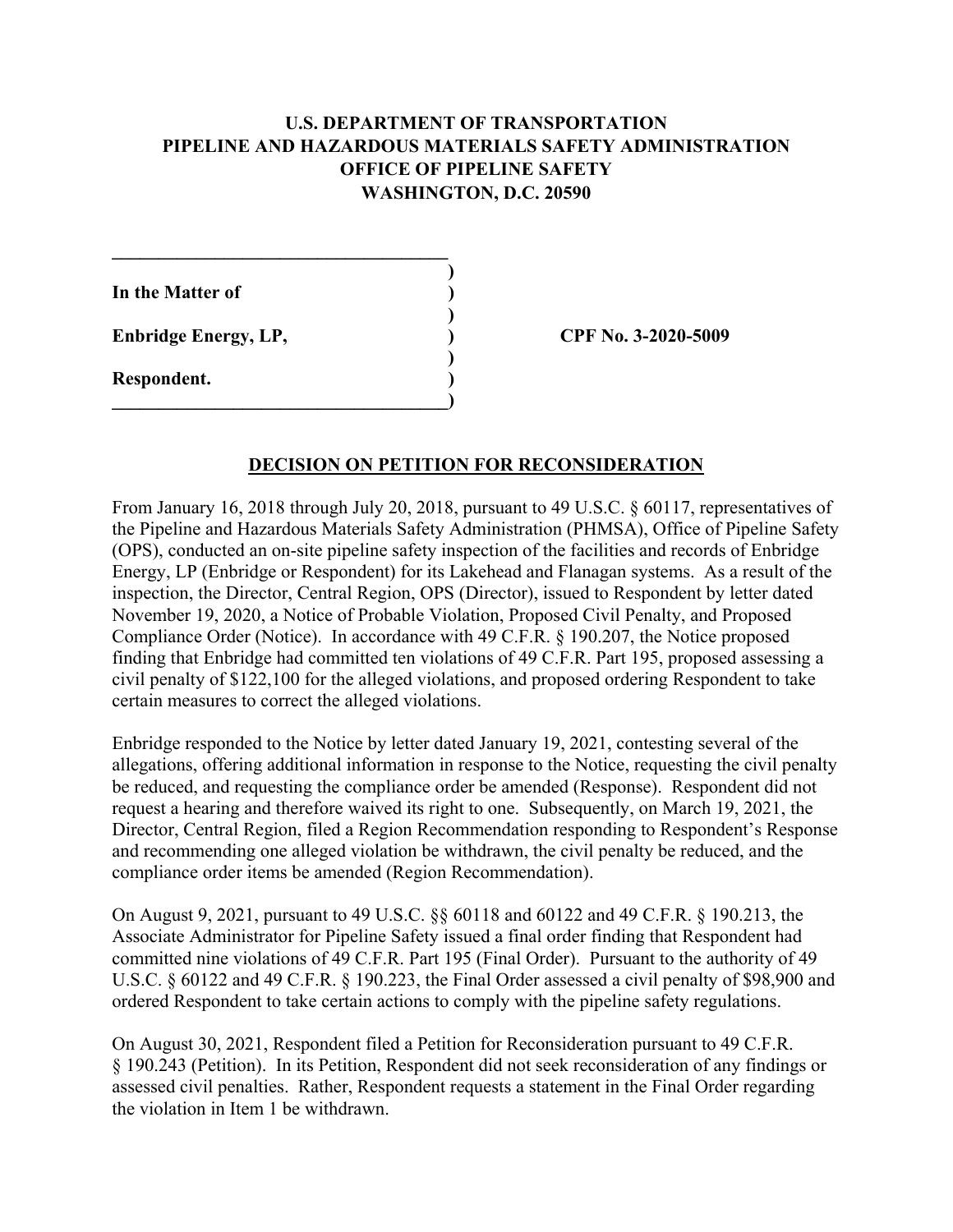# **Standard of Review**

Under 49 C.F.R. § 190.243, a respondent may petition the Associate Administrator for reconsideration of a final order that has been issued pursuant to § 190.213. Reconsideration is not an appeal or a completely new review of the record.<sup>1</sup> A respondent may ask for correction of an error or, in limited circumstances, may present previously unavailable information. If a respondent requests consideration of additional facts or arguments, the respondent must submit the reasons they were not presented prior to the issuance of the Final Order. Repetitious information or arguments will not be considered.<sup>2</sup> The Associate Administrator may grant or deny, in whole or in part, a petition for reconsideration without further proceedings.

# **Analysis**

Item 1 of the Final Order found that Respondent violated 49 CFR § 195.116(e) by failing to maintain a means for clearly indicating the position of eight valves on its Bay City unit. Specifically, I found the excess discoloration on the eight valve protectors inhibited the ability of personnel to determine the valves' position. In making this finding, I evaluated all of the evidence of record, including the evidence and statements provided in the Respondent's Response and the Region Recommendation.

Respondent argued in its Petition that the following statement in the Final Order represents a factual error: "The Director also noted that PHMSA representatives observed Enbridge personnel remove the valve stem covers during the day to observe the valve position because the smoky discoloration inhibited their view."<sup>3</sup> Respondent notes that this fact was first presented in the Region Recommendation, so the statement could not be disputed by the Respondent in its Response. Respondent asserts that Enbridge personnel did not remove the valve stem covers to observe the valve position as stated in the Region Recommendation and Final Order, but instead that Enbridge personnel removed the covers as "part of normal operations" and the removals were "not because of any discoloration."<sup>4</sup> Respondent also stated the removal of the valve stem covers was consistent with Enbridge's O&M Manual, which sets forth its valve and actuator preventative maintenance procedures.5

After reviewing all of the evidence of record, I find it is appropriate to withdraw the statement at issue from the Final Order. While it is not disputed that Enbridge personnel removed the valve covers during the inspection, Respondent asserts it is factually an error to state that the purpose of removing the covers was specifically to observe the position of the valve. There is no evidence presented in the Violation Report or Region Recommendation that supports the statement the covers were removed with the specific purpose of determining the valve position.

- 4 Petition, at 2.
- 5 Id.

 $\overline{a}$ <sup>1</sup> 49 C.F.R. § 190.243(a)-(d).

 <sup>2</sup>*Plains All American Pipeline, LP*, CPF No. 5-2009-00118, 2013 WL 5883403, at \*3 (August 30, 2013).

 3 Final Order, at 3.